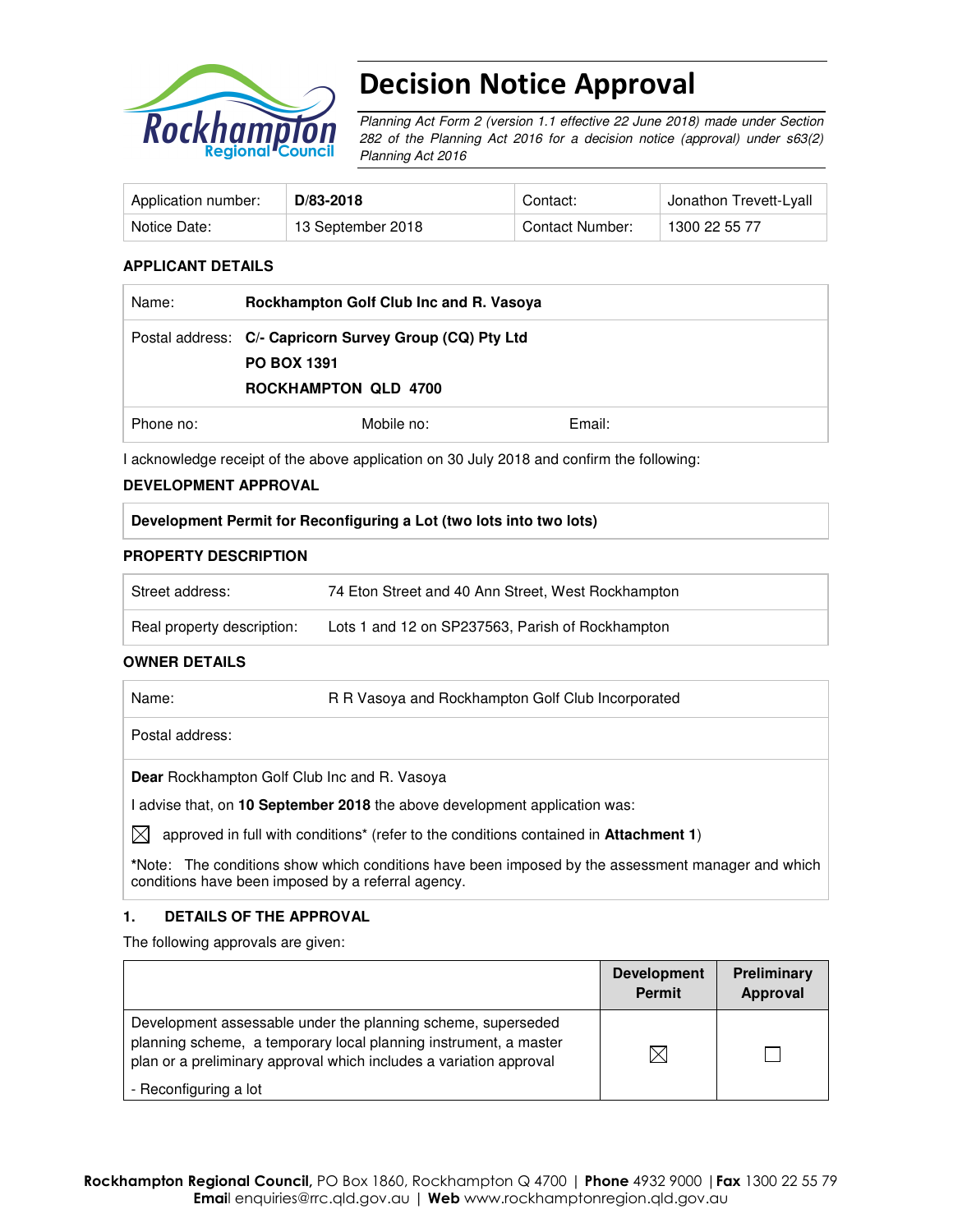## **2. CONDITIONS**

This approval is subject to the conditions in Attachment 1.

## **3. FURTHER DEVELOPMENT PERMITS REQUIRED NIL**

#### **4. REFERRAL AGENCIES NIL**

### **5. THE APPROVED PLANS**

#### **The approved development must be completed and maintained generally in accordance with the approved drawings and documents:**

| Plan/Document Name                                                           | <b>Plan/Document Reference</b> | Dated        |
|------------------------------------------------------------------------------|--------------------------------|--------------|
| Reconfiguration Plan (2 Lots into 2 Lots)   7142-01-ROL, Sheet 1 of 1, Rev A |                                | 27 July 2018 |

## **6. CURRENCY PERIOD FOR THE APPROVAL (s.85 of the Planning Act)**

The standard currency periods stated in section 85 of Planning Act 2016 apply to each aspect of development in this approval, if not stated in the conditions of approval attached.

## **7. STATEMENT OF REASONS**

| Description of the<br>development      | The proposed development is for Reconfiguring a Lot (two lots into two<br>lots)                                                                                                                                                                                                                                                                                       |
|----------------------------------------|-----------------------------------------------------------------------------------------------------------------------------------------------------------------------------------------------------------------------------------------------------------------------------------------------------------------------------------------------------------------------|
| <b>Reasons for Decision</b>            | The boundary realignment will result in lots of a size and<br>a)<br>dimension appropriate to accommodate uses and activities<br>aligning with the intent of the Low Density Residential Zone and<br>the Sport and Recreation Zone;                                                                                                                                    |
|                                        | The proposed use does not compromise the strategic framework<br>b)<br>in the Rockhampton Region Planning Scheme 2015;                                                                                                                                                                                                                                                 |
|                                        | Assessment of the development against the relevant zone<br>c)<br>purpose, planning scheme codes and planning scheme policies<br>demonstrates that the proposed development will not cause<br>significant adverse impacts on the surrounding<br>natural<br>environment, built environment and infrastructure, community<br>facilities, or local character and amenity; |
|                                        | The proposed development does not compromise the relevant<br>d)<br>State Planning Policy; and                                                                                                                                                                                                                                                                         |
|                                        | On balance, the application should be approved because the<br>e)<br>circumstances favour Council exercising its discretion to approve<br>the application even though the development does not comply<br>with an aspect of the assessment benchmarks.                                                                                                                  |
| <b>Assessment</b><br><b>Benchmarks</b> | The proposed development was assessed against the following<br>assessment benchmarks:                                                                                                                                                                                                                                                                                 |
|                                        | Low Density Residential Zone Code;<br>$\bullet$<br>Sport and Recreation Zone Code;<br>٠<br>Reconfiguring a Lot Code;<br>$\bullet$<br>Access, Parking and Transport Code;<br>٠<br>Filling and Excavation Code;<br>$\bullet$<br>Landscape Code;<br>$\bullet$<br>Stormwater Management Code; and<br>$\bullet$<br>Water and Sewer Code.<br>$\bullet$                      |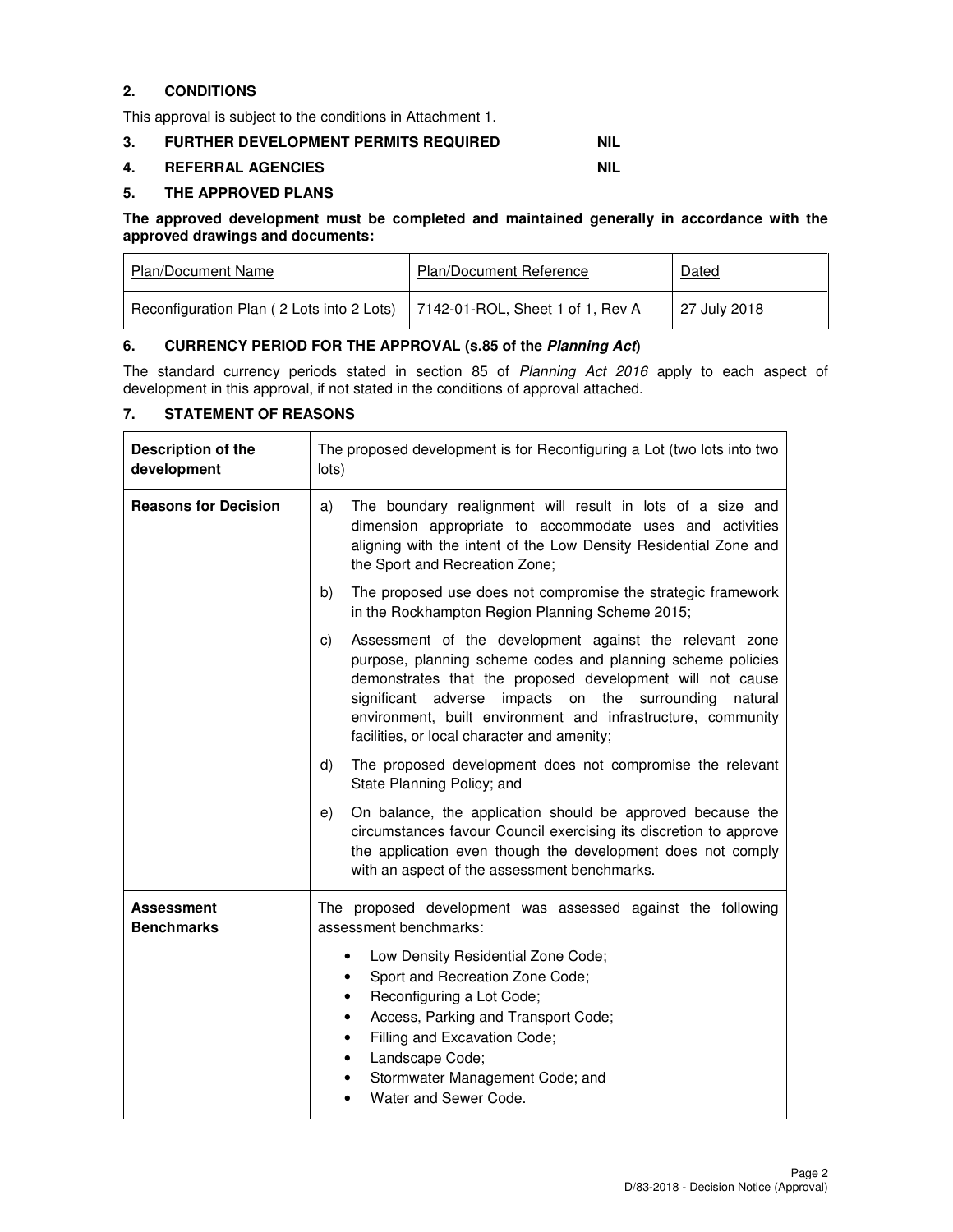| <b>Compliance with</b><br>assessment<br><b>benchmarks</b> | The development was assessed against all of the assessment<br>benchmarks listed above and complies with all of these with the<br>exception listed below.                                                                                  |                                                                                                                                                                                                                                                                                                                                     |  |
|-----------------------------------------------------------|-------------------------------------------------------------------------------------------------------------------------------------------------------------------------------------------------------------------------------------------|-------------------------------------------------------------------------------------------------------------------------------------------------------------------------------------------------------------------------------------------------------------------------------------------------------------------------------------|--|
|                                                           | <b>Assessment</b><br><b>Benchmark</b>                                                                                                                                                                                                     | Reasons for the approval despite non-<br>compliance with benchmark                                                                                                                                                                                                                                                                  |  |
|                                                           | Reconfiguring a Lot<br>Code                                                                                                                                                                                                               | The additional 604m <sup>2</sup> area at the rear of the<br>existing residential lot will not be able to be<br>commanded by a gravity sewerage<br>connection. An advisory note for the<br>addition of a property note will be added to<br>the Decision Notice regarding the restricted<br>access to Council's sewer infrastructure. |  |
| Matters prescribed by<br>regulation                       | The State Planning Policy - Part $E_i$<br>٠<br>The Central Queensland Regional Plan;<br>٠<br>The Rockhampton Region Planning Scheme 2015.<br>٠<br>The common material, being the material submitted with the<br>$\bullet$<br>application. |                                                                                                                                                                                                                                                                                                                                     |  |

## **8. APPEAL RIGHTS**

The rights of an applicant to appeal to a tribunal or the Planning and Environment Court against a decision about a development application are set out in chapter 6, part 1 of the Planning Act 2016. There may also be a right to make an application for a declaration by a tribunal (see chapter 6, part 2 of the Planning Act 2016).

## Appeal by an applicant

An applicant for a development application may appeal to the Planning and Environment Court against the following:

- the refusal of all or part of the development application
- a provision of the development approval
- the decision to give a preliminary approval when a development permit was applied for
- a deemed refusal of the development application.

An applicant may also have a right to appeal to the Development tribunal. For more information, see schedule 1 of the Planning Act 2016.

The timeframes for starting an appeal in the Planning and Environment Court are set out in section 229 of the Planning Act 2016.

**Attachment 2** is an extract from the Planning Act 2016 that sets out the applicant's appeal rights and the appeal rights of a submitter.

## **9. WHEN THE DEVELOPMENT APPROVAL TAKES EFFECT**

This development approval takes effect:

From the time the decision notice is given  $-$  if there is no submitter and the applicant does not appeal the decision to the court.

Or

When the submitter's appeal period ends  $-$  if there is a submitter and the applicant does not appeal the decision to the court.

Or

Subject to the decision of the court, when the appeal is finally decided  $-$  if an appeal is made to the court.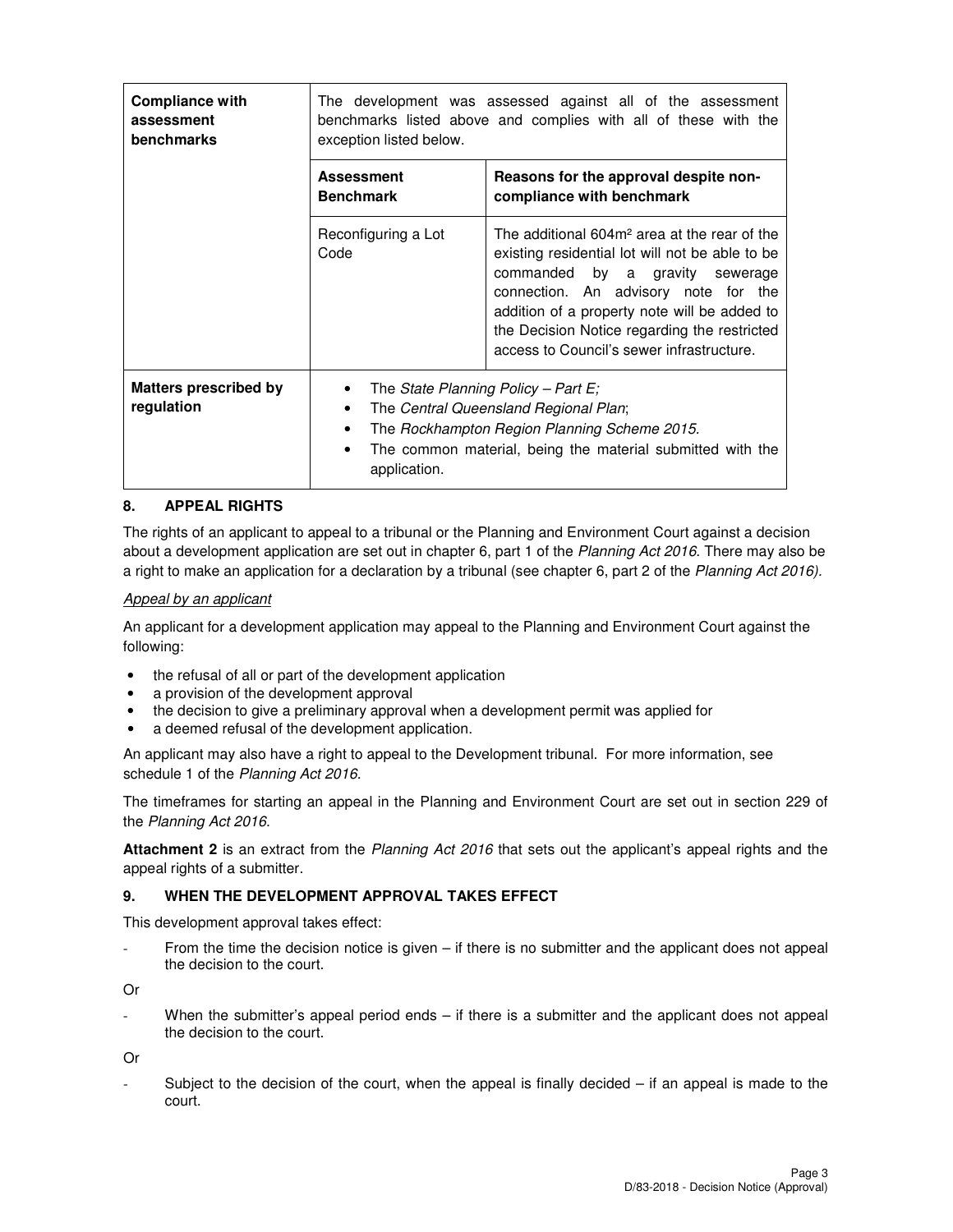## **10. ASSESSMENT MANAGER**

| Name: | Tarnya Fitzgibbon<br><b>COORDINATOR</b> | Signature: | Date: | 13 September 2018 |
|-------|-----------------------------------------|------------|-------|-------------------|
|       | <b>DEVELOPMENT ASSESSMENT</b>           |            |       |                   |

## **Attachment 1 – Conditions of the approval**

Part 1 - Conditions imposed by the assessment manager [Note: where a condition is imposed about infrastructure under Chapter 4 of the Planning Act 2016, the relevant provision of the Act under which this condition was imposed must be specified.]

### **Attachment 2—Extract on appeal rights**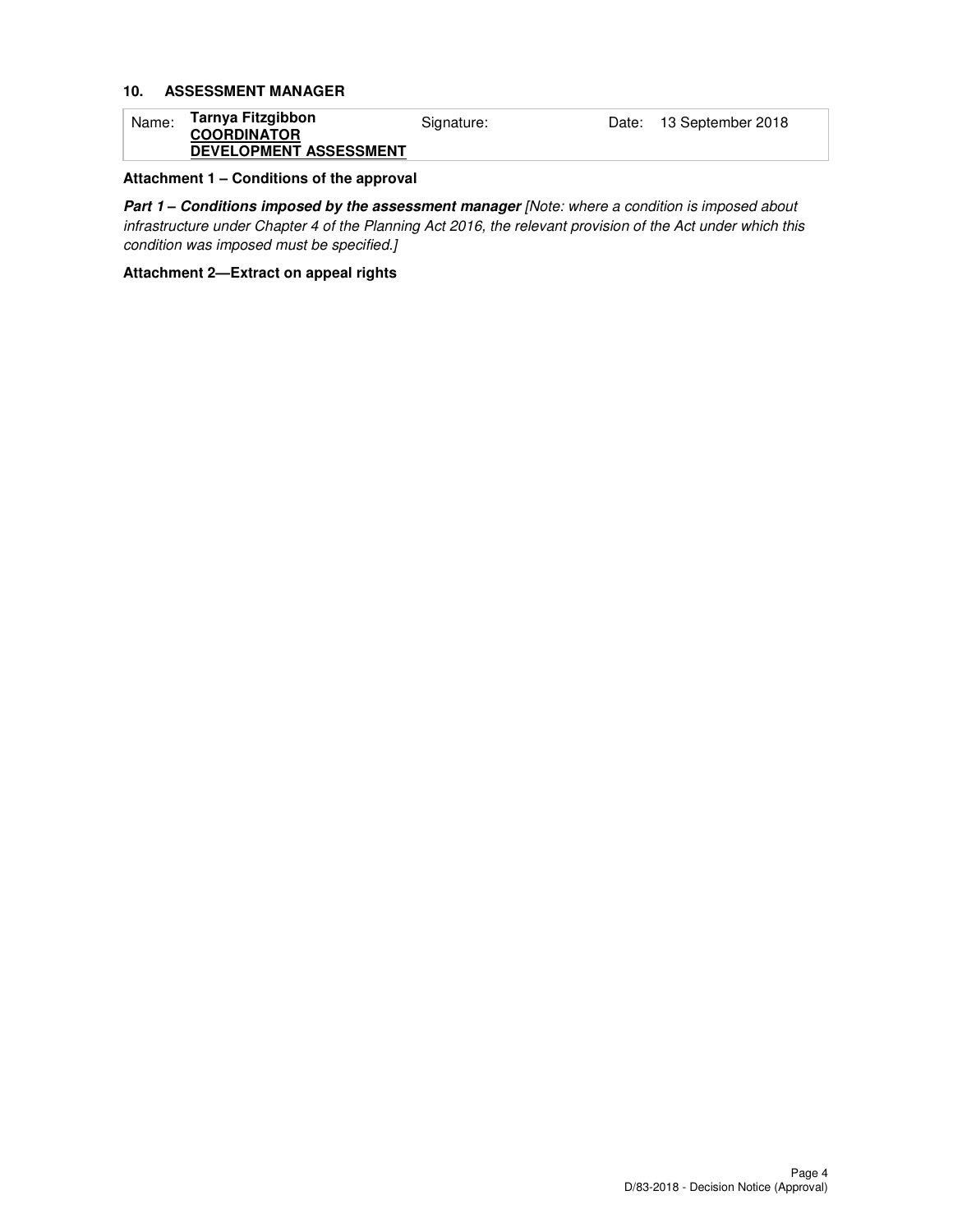

## **Attachment 1 – Part 1 Rockhampton Regional Council Conditions**

Planning Act 2016

## 1.0 ADMINISTRATION

- 1.1 The Developer and his employee, agent, contractor or invitee is responsible for ensuring compliance with the conditions of this development approval.
- 1.2 Where these Conditions refer to "Council" in relation to requiring Council to approve or to be satisfied as to any matter, or conferring on the Council a function, power or discretion, that role may be fulfilled in whole or in part by a delegate appointed for that purpose by the Council.
- 1.3 All conditions, works, or requirements of this development approval must be undertaken and completed prior to the issue of the Survey Plan Approval Certificate, unless otherwise stated.
- 1.4 All works must be designed, constructed and maintained in accordance with the relevant Council policies, guidelines and standards, unless otherwise stated.

## 2.0 APPROVED PLANS AND DOCUMENTS

2.1 The approved development must be completed and maintained generally in accordance with the approved plans and documents, except where amended by any condition of this development approval:

| <b>Plan/Document Name</b> | Plan/Document Reference                                                             | Dated |
|---------------------------|-------------------------------------------------------------------------------------|-------|
| 2 Lots)                   | Reconfiguration Plan (2 Lots into   7142-01-ROL, Sheet 1 of 1, Rev A   27 July 2018 |       |

2.2 Where there is any conflict between the conditions of this development approval and the details shown on the approved plans and documents, the conditions of this development approval must prevail.

## ADVISORY NOTES

## NOTE 1. Aboriginal Cultural Heritage

It is advised that under section 23 of the Aboriginal Cultural Heritage Act 2003, a person who carries out an activity must take all reasonable and practicable measures to ensure the activity does not harm Aboriginal cultural heritage (the "cultural heritage duty of care"). Maximum penalties for breaching the duty of care are listed in the Aboriginal cultural heritage legislation. The information on Aboriginal cultural heritage is available on the Department of Aboriginal and Torres Strait Islander Partnerships website www.datsip.qld.gov.au.

## NOTE 2. General Environmental Duty

General environmental duty under the *Environmental Protection Act 1994* prohibits unlawful environmental nuisance caused by noise, aerosols, particles, dust, ash, fumes, light, odour or smoke beyond the boundaries of the development site during all stages of the development including earthworks, construction and operation.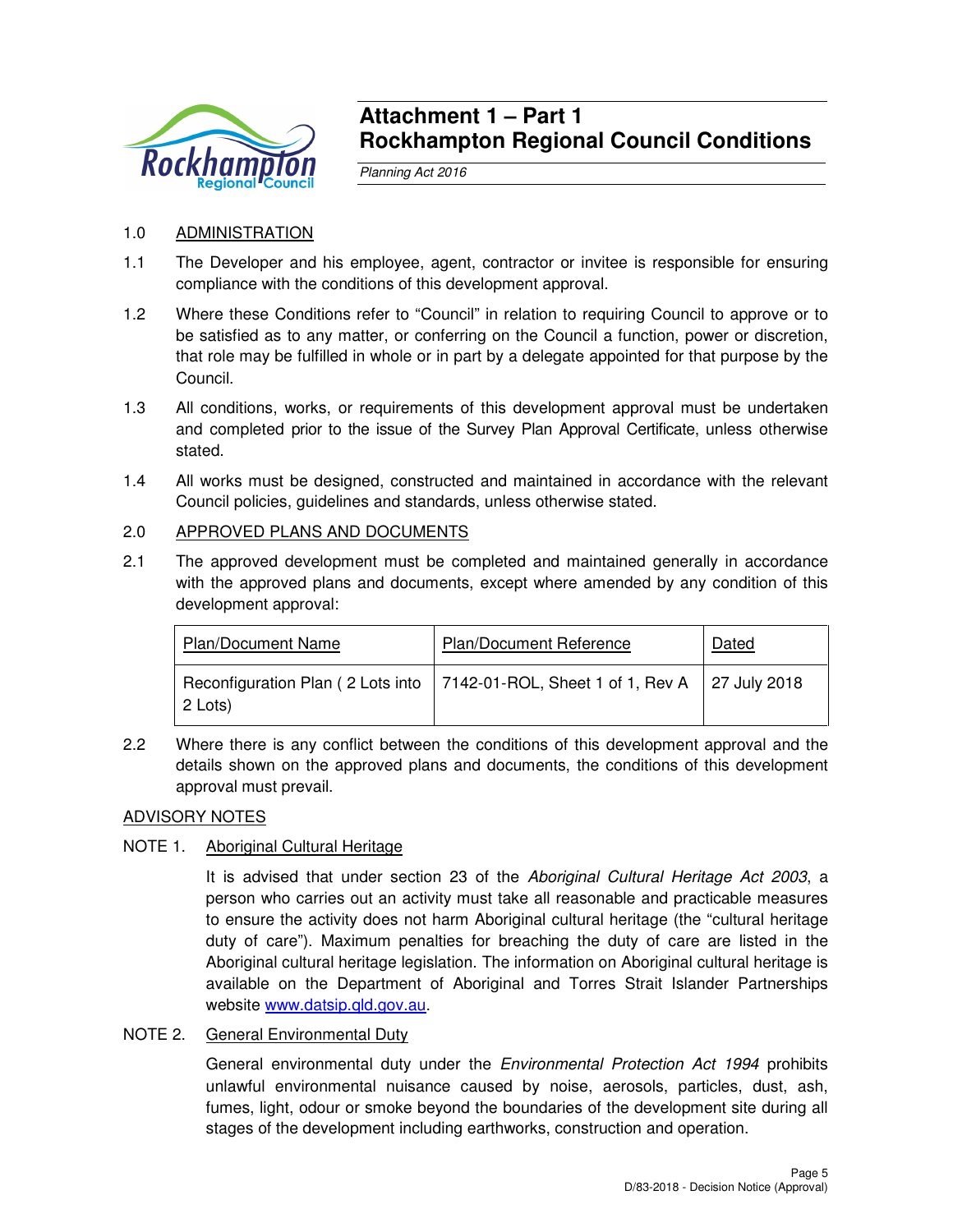## NOTE 3. General Safety Of Public During Construction

The Work Health and Safety Act 2011 and Manual of Uniform Traffic Control Devices must be complied with in carrying out any construction works, and to ensure safe traffic control and safe public access in respect of works being constructed on a road.

## NOTE 4. Property Note (Infrastructure Restriction)

It is advised that due to gravity sewerage restrictions the additional 604m<sup>2</sup> area at the rear of existing Lot 1 cannot be commanded by Council's existing sewerage infrastructure.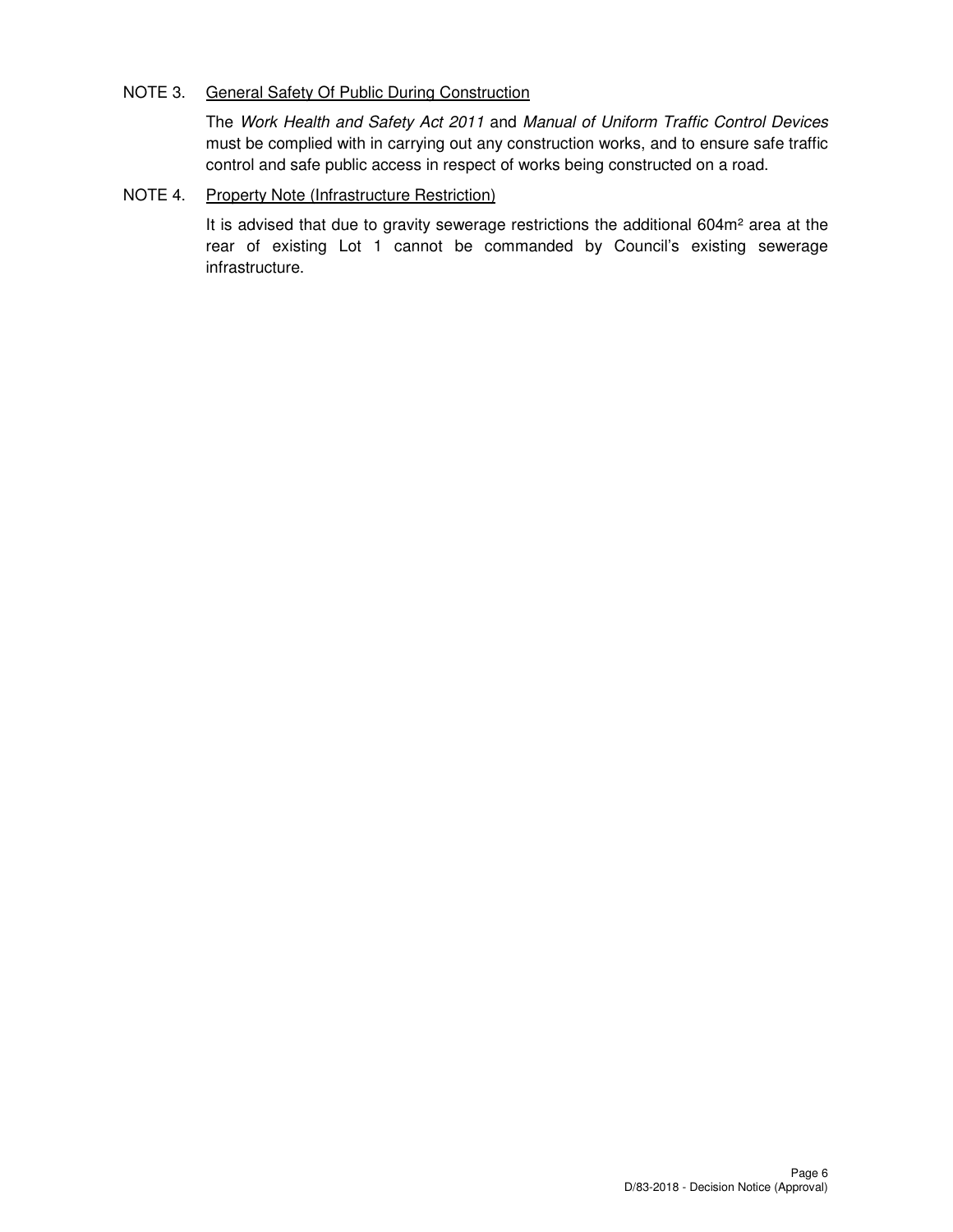

# **Attachment 2 - Appeal Rights**

PLANNING ACT 2016

The following is an extract from the Planning Act 2016 (Chapter 6)

#### **Appeal rights**

#### **229 Appeals to tribunal or P&E Court**

- (1) Schedule 1 states—
	- (a) matters that may be appealed to— (i) either a tribunal or the P&E Court; or (ii) only a tribunal; or (iii) only the P&E Court; and
	- (b) the person—
		- (i) who may appeal a matter (the **appellant**); and
		- (ii) who is a respondent in an appeal of the matter; and (iii) who is a co-respondent in an appeal of the matter; and
		- (iv) who may elect to be a co-respondent in an appeal of the matter.
- (2) An appellant may start an appeal within the appeal period.
- (3) The **appeal period** is—
	- (a) for an appeal by a building advisory agency—10 business days after a decision notice for the decision is given to the agency or
	- (b) for an appeal against a deemed refusal—at any time after the deemed refusal happens; or
	- (c) for an appeal against a decision of the Minister, under chapter 7, part 4, to register premises or to renew the registration of premises—20 business days after a notice is published under section 269(3)(a) or (4); or
	- (d) for an appeal against an infrastructure charges notice— 20 business days after the infrastructure charges notice is given to the person; or
	- (e) for an appeal about a deemed approval of a development application for which a decision notice has not been given—30 business days after the applicant gives the deemed approval notice to the assessment manager; or
	- (f) for any other appeal—20 business days after a notice of the decision for the matter, including an enforcement notice, is given to the person.
	- Note—

See the P&E Court Act for the court's power to extend the appeal period.

- (4) Each respondent and co-respondent for an appeal may be heard in the appeal.
- (5) If an appeal is only about a referral agency's response, the assessment manager may apply to the tribunal or P&E Court to withdraw from the appeal.
- (6) To remove any doubt, it is declared that an appeal against an infrastructure charges notice must not be about—
	- (a) the adopted charge itself; or
	- (b) for a decision about an offset or refund—
		- (i) the establishment cost of trunk infrastructure identified in a LGIP; or

(ii) the cost of infrastructure decided using the method

- included in the local government's charges resolution. **230 Notice of appeal**
- (1) An appellant starts an appeal by lodging, with the registrar of the tribunal or P&E Court, a notice of appeal that—
	- (a) is in the approved form; and
	- (b) succinctly states the grounds of the appeal.
- (2) The notice of appeal must be accompanied by the required fee.
- (3) The appellant or, for an appeal to a tribunal, the registrar must, within the service period, give a copy of the notice of appeal to—
- (a) the respondent for the appeal; and
- (b) each co-respondent for the appeal; and
- (c) for an appeal about a development application under schedule 1, table 1, item 1—each principal submitter for the development application; and
- (d) for an appeal about a change application under schedule 1, table 1, item 2—each principal submitter for the change application; and
- (e) each person who may elect to become a co-respondent for the appeal, other than an eligible submitter who is not a principal submitter in an appeal under paragraph  $(c)$  or  $(d)$ ; and
- (f) for an appeal to the P&E Court—the chief executive; and
- (g) for an appeal to a tribunal under another Act—any other person who the registrar considers appropriate.
- (4) The **service period** is—
	- (a) if a submitter or advice agency started the appeal in the P&E Court—2 business days after the appeal is started; or
	- (b) otherwise—10 business days after the appeal is started.
- (5) A notice of appeal given to a person who may elect to be a co-respondent must state the effect of subsection
- (6) A person elects to be a co-respondent by filing a notice of election, in the approved form, within 10 business days after the notice of appeal is given to the person*.*
- **231 Other appeals**
- (1) Subject to this chapter, schedule 1 and the P&E Court Act, unless the Supreme Court decides a decision or other matter under this Act is affected by jurisdictional error, the decision or matter is non-appealable.
- (2) The Judicial Review Act 1991, part 5 applies to the decision or matter to the extent it is affected by jurisdictional error.
- (3) A person who, but for subsection (1) could have made an application under the Judicial Review Act 1991 in relation to the decision or matter, may apply under part 4 of that Act for a statement of reasons in relation to the decision or matter.
- (4) In this section— **decision** includes—
	- (a) conduct engaged in for the purpose of making a decision; and
	- (b) other conduct that relates to the making of a decision; and
	- (c) the making of a decision or the failure to make a decision; and
	- (d) a purported decision; and
	- (e) a deemed refusal.

**non-appealable**, for a decision or matter, means the decision or matter—

- (a) is final and conclusive; and
- (b) may not be challenged, appealed against, reviewed, quashed, set aside or called into question in any other way under the Judicial Review Act 1991 or otherwise, whether by the Supreme Court, another court, a tribunal or another entity; and
- (c) is not subject to any declaratory, injunctive or other order of the Supreme Court, another court, a tribunal or another entity on any ground.

#### **232 Rules of the P&E Court**

- (1) A person who is appealing to the P&E Court must comply with the rules of the court that apply to the appeal.
- (2) However, the P&E Court may hear and decide an appeal even if the person has not complied with rules of the P&E Court.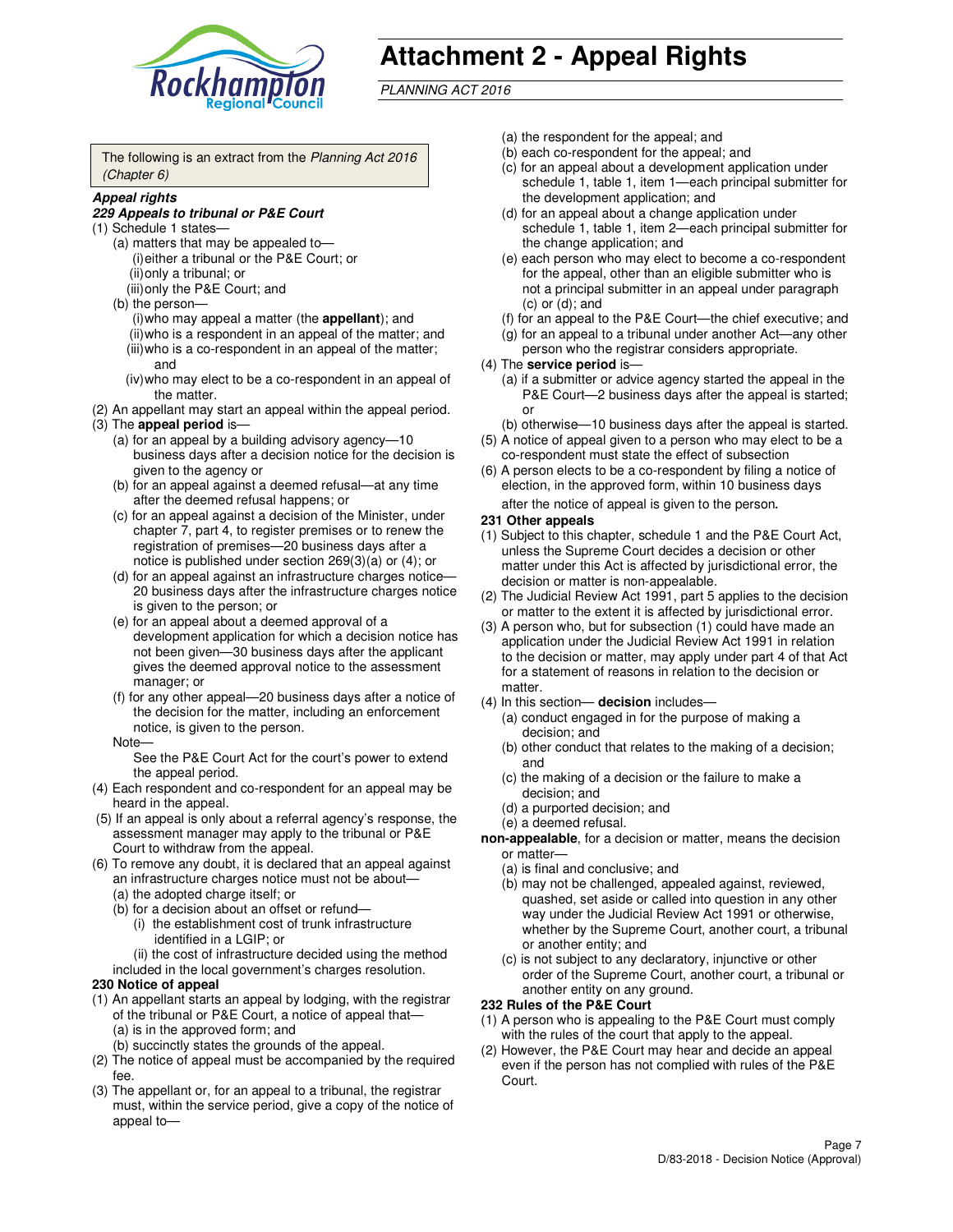

# **Appeal Rights**

PLANNING ACT 2016

## **Schedule 1**

## **Appeals section 229**

### **1 Appeal rights and parties to appeals**

- (1) Table 1 states the matters that may be appealed to—(a) the P&E court; or (b) a tribunal.
- (2) However, table 1 applies to a tribunal only if the matter involves—
	- (a) the refusal, or deemed refusal of a development application, for—
	- (i) a material change of use for a classified building; or
	- (ii) operational work associated with building work, a retaining wall, or a tennis court; or
	- (b) a provision of a development approval for—
	- (i) a material change of use for a classified building; or
- (ii) operational work associated with building work, a retaining wall, or a tennis court; or
	- (c) if a development permit was applied for—the decision to give a preliminary approval for—
		- (i) a material change of use for a classified building; or
		- (ii) operational work associated with building work, a retaining wall, or a tennis court; or
	- (d) a development condition if—
		- (i) the development approval is only for a material change of use that involves the use of a building classified under the Building Code as a class 2 building; and
		- (ii) the building is, or is proposed to be, not more than 3 storeys; and
		- (iii) the proposed development is for not more than 60 sole-occupancy units; or
	- (e) a decision for, or a deemed refusal of, an extension application for a development approval that is only for a material change of use of a classified building; or
	- (f) a decision for, or a deemed refusal of, a change application for a development approval that is only for a material change of use of a classified building; or
	- (g) a matter under this Act, to the extent the matter relates to—
		- (i) the Building Act, other than a matter under that Act that may or must be decided by the Queensland Building and Construction Commission; or
		- (ii) the Plumbing and Drainage Act, part 4 or 5; or
	- (h) a decision to give an enforcement notice in relation to a matter under paragraphs (a) to (g); or
	- (i) a decision to give an infrastructure charges notice; or
	- (j) the refusal, or deemed refusal, of a conversion application; or
	- (k) a matter that, under another Act, may be appealed to the tribunal; or
	- (l) a matter prescribed by regulation.
- (3) Also, table 1 does not apply to a tribunal if the matter
	- involves—
	- (a) for a matter in subsection  $(2)(a)$  to  $(d)$ 
		- (i) a development approval for which the development application required impact assessment; and
		- (ii) a development approval in relation to which the assessment manager received a properly made submission for the development application; or
	- (b) a provision of a development approval about the identification or inclusion, under a variation approval, of a matter for the development.
- (4) Table 2 states the matters that may be appealed only to the P&E Court.
- (5) Table 3 states the matters that may be appealed only to the tribunal.
- (6) In each table—
	- (a) column 1 states the appellant in the appeal; and
	- (b) column 2 states the respondent in the appeal; and
	- (c) column 3 states the co-respondent (if any) in the appeal; and
	- (d) column 4 states the co-respondents by election (if any) in the appeal.
- $(7)$  If the chief executive receives a notice of appeal under section  $230(3)(f)$ , the chief executive may elect to be a corespondent in the appeal.

| Table 1<br>Appeals to the P&E Court and, for certain matters, to a tribunal                                                                                                                                                                                                                                                                    |                           |                                         |                                                       |  |
|------------------------------------------------------------------------------------------------------------------------------------------------------------------------------------------------------------------------------------------------------------------------------------------------------------------------------------------------|---------------------------|-----------------------------------------|-------------------------------------------------------|--|
| 1. Development applications<br>An appeal may be made against-<br>(a) the refusal of all or part of the development application; or<br>(b) the deemed refusal of the development application; or<br>(c) a provision of the development approval; or<br>(d) if a development permit was applied for-the decision to give a preliminary approval. |                           |                                         |                                                       |  |
| Column 1                                                                                                                                                                                                                                                                                                                                       | Column 2                  | Column 3                                | Column 4                                              |  |
| Appellant                                                                                                                                                                                                                                                                                                                                      | Respondent                | Co-respondent                           | Co-respondent by election                             |  |
| $($ if any $)$<br>$($ if any $)$                                                                                                                                                                                                                                                                                                               |                           |                                         |                                                       |  |
| The applicant                                                                                                                                                                                                                                                                                                                                  | The assessment<br>manager | If the appeal is about<br>a concurrence | 1 A concurrence agency that is<br>not a co-respondent |  |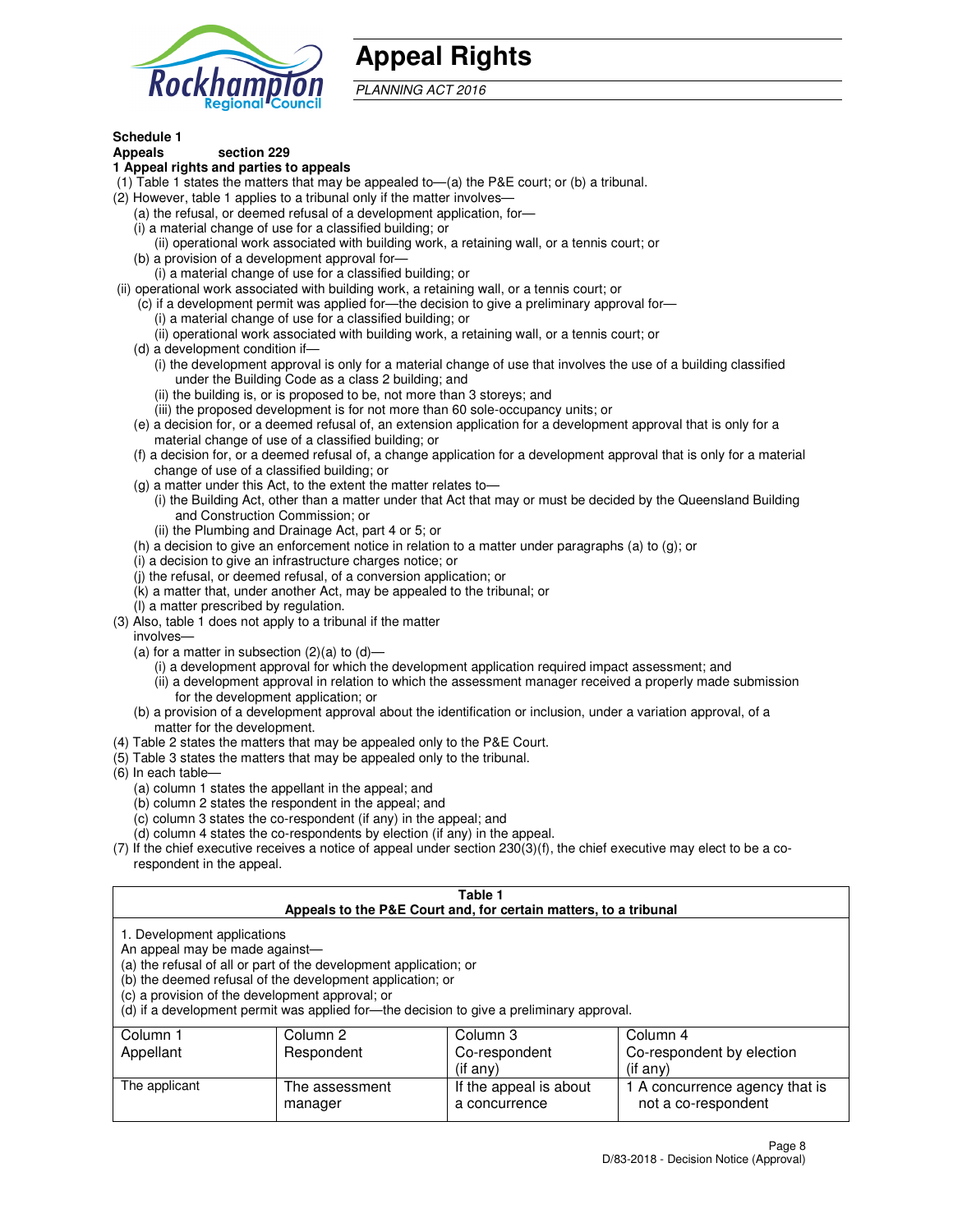| Table 1<br>Appeals to the P&E Court and, for certain matters, to a tribunal                                                                                                                             |                                   |                                                                 |                                                                                                                                                                                                                                                                                                                                                 |  |
|---------------------------------------------------------------------------------------------------------------------------------------------------------------------------------------------------------|-----------------------------------|-----------------------------------------------------------------|-------------------------------------------------------------------------------------------------------------------------------------------------------------------------------------------------------------------------------------------------------------------------------------------------------------------------------------------------|--|
|                                                                                                                                                                                                         |                                   | agency's referral<br>response-the<br>concurrence agency         | 2 If a chosen Assessment<br>manager is the respondent-<br>the prescribed assessment<br>manager<br>3 Any eligible advice agency for<br>the application<br>4 Any eligible submitter for the<br>application                                                                                                                                        |  |
| 2. Change applications<br>An appeal may be made against-<br>(b) a deemed refusal of a change application.                                                                                               |                                   |                                                                 | (a) a responsible entity's decision for a change application, other than a decision made by the P&E court; or                                                                                                                                                                                                                                   |  |
| Column 1<br>Appellant                                                                                                                                                                                   | Column <sub>2</sub><br>Respondent | Column <sub>3</sub><br>Co-respondent<br>(if any)                | Column 4<br>Co-respondent by election<br>(if any)                                                                                                                                                                                                                                                                                               |  |
| 1 The applicant<br>2 If the responsible<br>entity is the<br>assessment<br>manager-an<br>affected entity that<br>gave a pre-request<br>notice or response<br>notice                                      | The responsible<br>entity         | If an affected entity<br>starts the appeal-the<br>applicant     | 1 A concurrence agency for the<br>development application<br>2 If a chosen assessment<br>manager is the respondent-<br>the prescribed assessment<br>manager<br>3 A private certifier for the<br>development application<br>4 Any eligible advice agency for<br>the change application<br>5 Any eligible submitter for the<br>change application |  |
| 3. Extension applications<br>An appeal may be made against-<br>(a) the assessment manager's decision about an extension application; or<br>(b) a deemed refusal of an extension application.            |                                   |                                                                 |                                                                                                                                                                                                                                                                                                                                                 |  |
| Column 1<br>Appellant                                                                                                                                                                                   | Column <sub>2</sub><br>Respondent | Column 3<br>Co-respondent<br>(if any)                           | Column 4<br>Co-respondent by election<br>(if any)                                                                                                                                                                                                                                                                                               |  |
| 1 The applicant<br>1<br>For a matter other<br>2<br>than a deemed<br>refusal of an<br>extension<br>application $-$ a<br>concurrence<br>agency, other than<br>the chief executive,<br>for the application | The assessment<br>manager         | If a concurrence<br>agency starts the<br>appeal - the applicant | If a chosen assessment<br>manager is the respondent - the<br>prescribed assessment manager                                                                                                                                                                                                                                                      |  |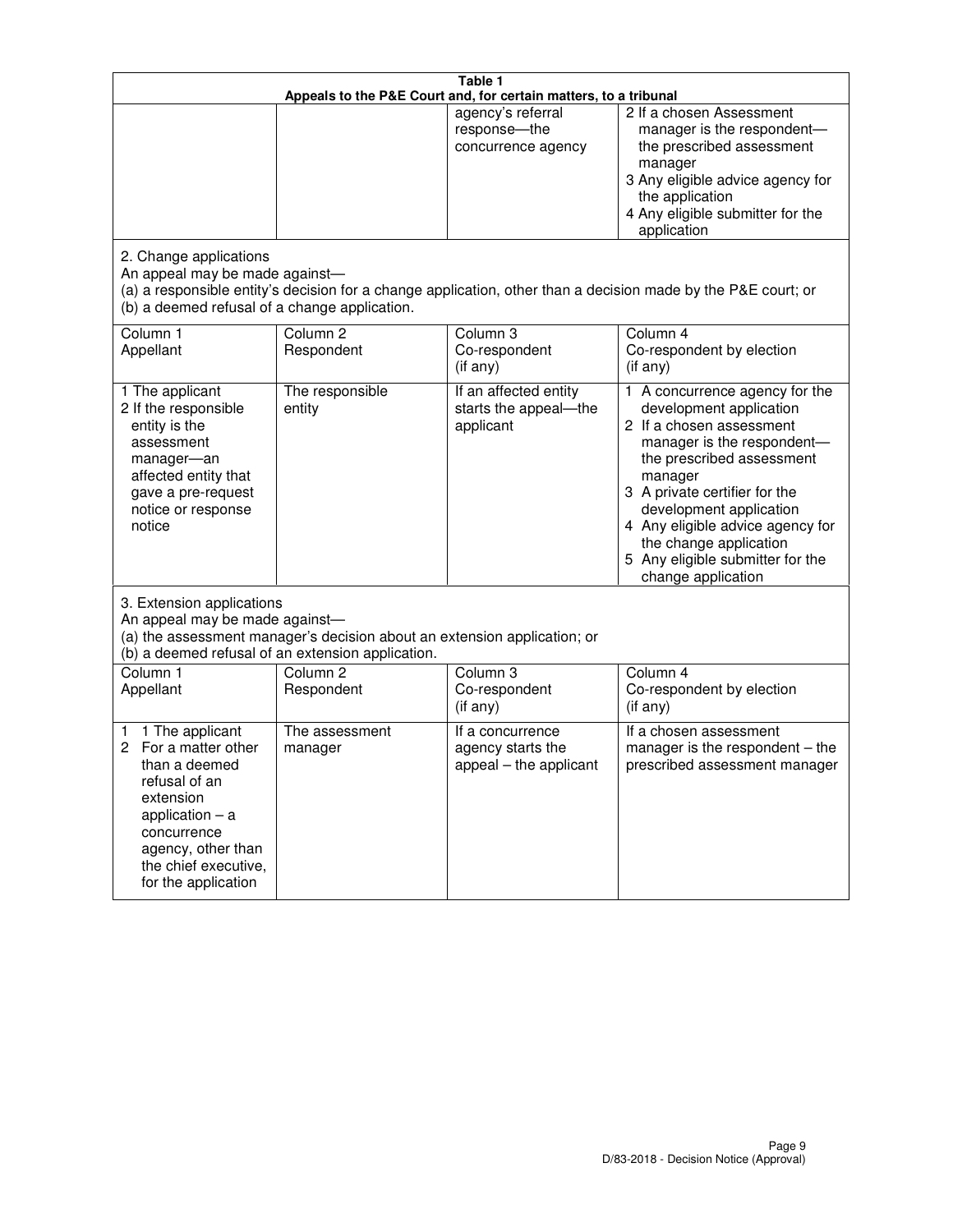#### **Table 1 Appeals to the P&E Court and, for certain matters, to a tribunal**

4. Infrastructure charges notices

An appeal may be made against an infrastructure charges notice on 1 or more of the following grounds

- a) The notice involved an error relating to
	- (i) The application of the relevant adopted charge; or

Examples of errors in applying an adopted charge –

- The incorrect application of gross floor area for a non-residential development
- Applying an incorrect 'use category', under a regulation, to the development
	- (i) The working out of extra demands, for section 120; or
	- (ii) An offset or refund; or
- b) The was no decision about an offset or refund; or
- c) If the infrastructure charges notice states a refund will be given the timing for giving the refund; or
- d) The amount of the charge is so unreasonable that no reasonable relevant local government could have imposed the amount.

| Column 1<br>Appellant                                    | Column 2<br>Respondent                                                    | Column 3<br>Co-respondent<br>$($ if any $)$ | Column 4<br>Co-respondent by election<br>$($ if any $)$ |
|----------------------------------------------------------|---------------------------------------------------------------------------|---------------------------------------------|---------------------------------------------------------|
| The person given the<br>Infrastructure charges<br>notice | The local government<br>that gave the<br>infrastructure charges<br>notice |                                             |                                                         |

5. Conversion applications

An appeal may be made against—

(a) the refusal of a conversion application; or

(b) a deemed refusal of a conversion application.

| Column 1<br>Appellant | Column 2<br>Respondent                                                  | Column 3<br>Co-respondent<br>$($ if any $)$ | Column 4<br>Co-respondent by election<br>$($ if any $)$ |
|-----------------------|-------------------------------------------------------------------------|---------------------------------------------|---------------------------------------------------------|
| The applicant         | The local government<br>to which the conversion<br>application was made |                                             |                                                         |

6. Enforcement notices

An appeal may be made against the decision to give an enforcement notice.

| Column 1<br>Appellant                      | Column 2<br>Respondent       | Column 3<br>Co-respondent<br>$($ if any $)$ | Column 4<br>Co-respondent by election<br>(if any)                                                                                                                          |
|--------------------------------------------|------------------------------|---------------------------------------------|----------------------------------------------------------------------------------------------------------------------------------------------------------------------------|
| The person given the<br>enforcement notice | The enforcement<br>authority |                                             | If the enforcement authority is<br>not the local government for<br>the premises in relation to which<br>the offence is alleged to have<br>happened-the local<br>government |

#### **Table 2 Appeals to the P&E Court only**

1. Appeals from tribunal

An appeal may be made against a decision of a tribunal, other than a decision under

section 252, on the ground of—

(a) an error or mistake in law on the part of the tribunal; or

(b) jurisdictional error.

| Column 1<br>Appellant                             | Column 2<br>Respondent                                    | Column 3<br>Co-respondent<br>(if any) | Column 4<br>Co-respondent by election<br>(if any) |
|---------------------------------------------------|-----------------------------------------------------------|---------------------------------------|---------------------------------------------------|
| A party to the<br>proceedings for the<br>decision | The other party to the<br>proceedings for the<br>decision | -                                     |                                                   |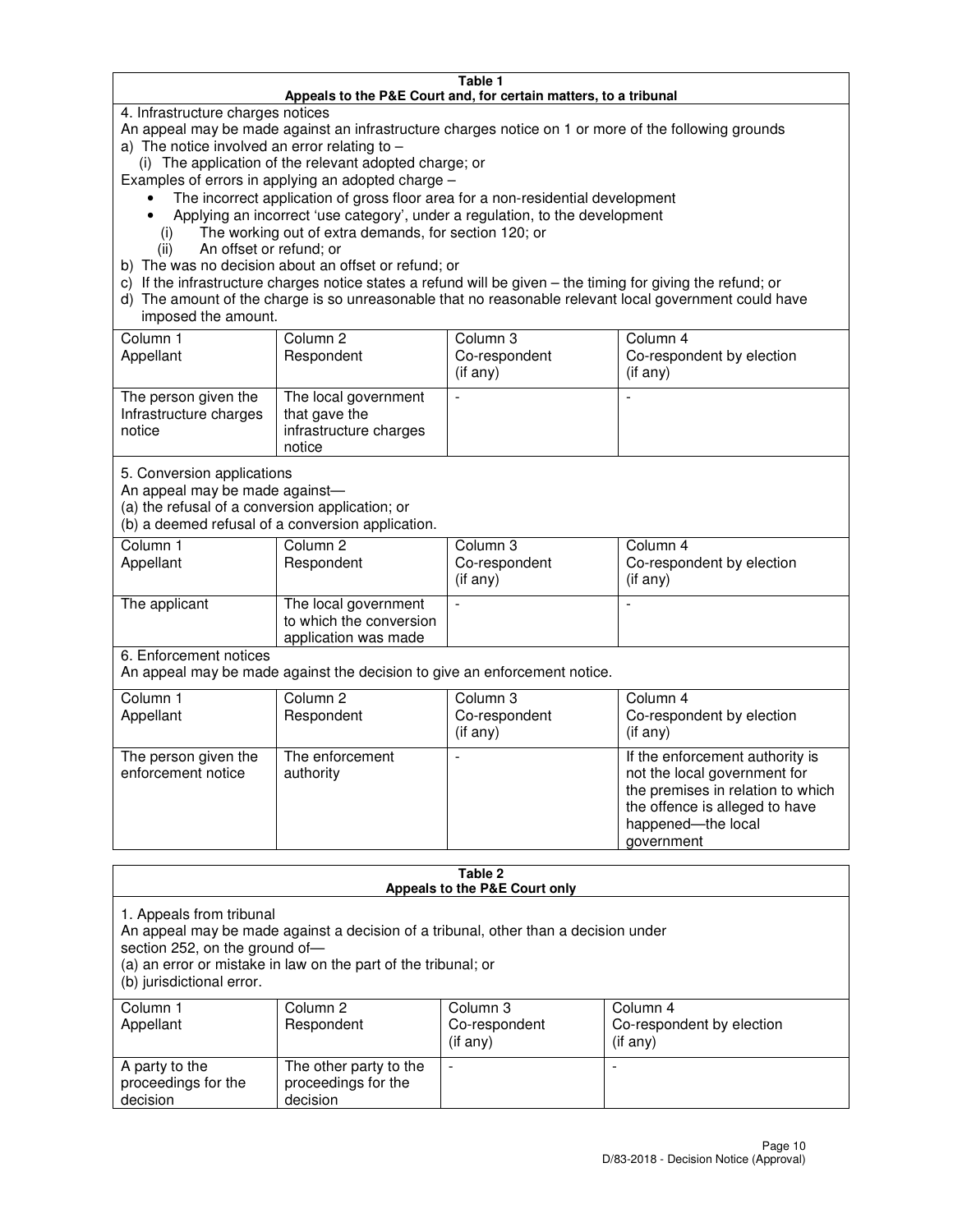#### **Table 2 Appeals to the P&E Court only**

2. Eligible submitter appeals

An appeal may be made against the decision to give a development approval, or an approval for a change application, to the extent that the decision relates to—

(a) any part of the development application for the development approval that required impact assessment; or (b) a variation request.

| Column 1<br>Appellant                                                                                                                                                                                                                                                                                                                                                                                              | Column <sub>2</sub><br>Respondent                                                                                          | Column 3<br>Co-respondent<br>(if any)                                                                                     | Column 4<br>Co-respondent by election<br>(i f any)   |
|--------------------------------------------------------------------------------------------------------------------------------------------------------------------------------------------------------------------------------------------------------------------------------------------------------------------------------------------------------------------------------------------------------------------|----------------------------------------------------------------------------------------------------------------------------|---------------------------------------------------------------------------------------------------------------------------|------------------------------------------------------|
| 1 For a development<br>application-an<br>eligible submitter for<br>the development<br>application<br>2 For a change<br>application-an<br>eligible submitter for<br>the change<br>application                                                                                                                                                                                                                       | 1 For a development<br>application-the<br>assessment<br>manager<br>2 For a change<br>application-the<br>responsible entity | 1 The applicant<br>2 If the appeal is<br>about a concurrence<br>agency's referral<br>response---the<br>concurrence agency | Another eligible<br>submitter for the<br>application |
| 3. Eligible submitter and eligible advice agency appeals<br>An appeal may be made against a provision of a development approval, or failure to<br>include a provision in the development approval, to the extent the matter relates to-<br>(a) any part of the development application or the change application, for the development approval, that<br>required impact assessment; or<br>(b) a variation request. |                                                                                                                            |                                                                                                                           |                                                      |
| Column 1<br>Appellant                                                                                                                                                                                                                                                                                                                                                                                              | Column <sub>2</sub><br>Respondent                                                                                          | Column 3<br>Co-respondent<br>(if any)                                                                                     | Column 4<br>Co-respondent by election<br>$(if$ any)  |
| 1 For a development<br>application-an<br>eligible submitter for<br>the development                                                                                                                                                                                                                                                                                                                                 | 1 For a development<br>application-the<br>assessment<br>manager                                                            | 1 The applicant<br>2 If the appeal is<br>about a concurrence<br>agency's referral                                         | Another eligible submitter for the<br>application    |

response—the concurrence agency

change application 4. Compensation claims

application 2 For a change application—an eligible submitter for

the change application 3 An eligible advice agency for the development application or

An appeal may be made against—

(a) a decision under section 32 about a compensation claim; or

2 For a change application—the responsible entity

(b) a decision under section 265 about a claim for compensation; or

(c) a deemed refusal of a claim under paragraph (a) or (b).

| Column 1<br>Appellant                      | Column 2<br>Respondent                                 | Column 3<br>Co-respondent<br>(if any) | Column 4<br>Co-respondent by election<br>$($ if any $)$ |
|--------------------------------------------|--------------------------------------------------------|---------------------------------------|---------------------------------------------------------|
| A person dissatisfied<br>with the decision | The local<br>government to which<br>the claim was made | -                                     |                                                         |
| 5. Registered premises                     |                                                        |                                       |                                                         |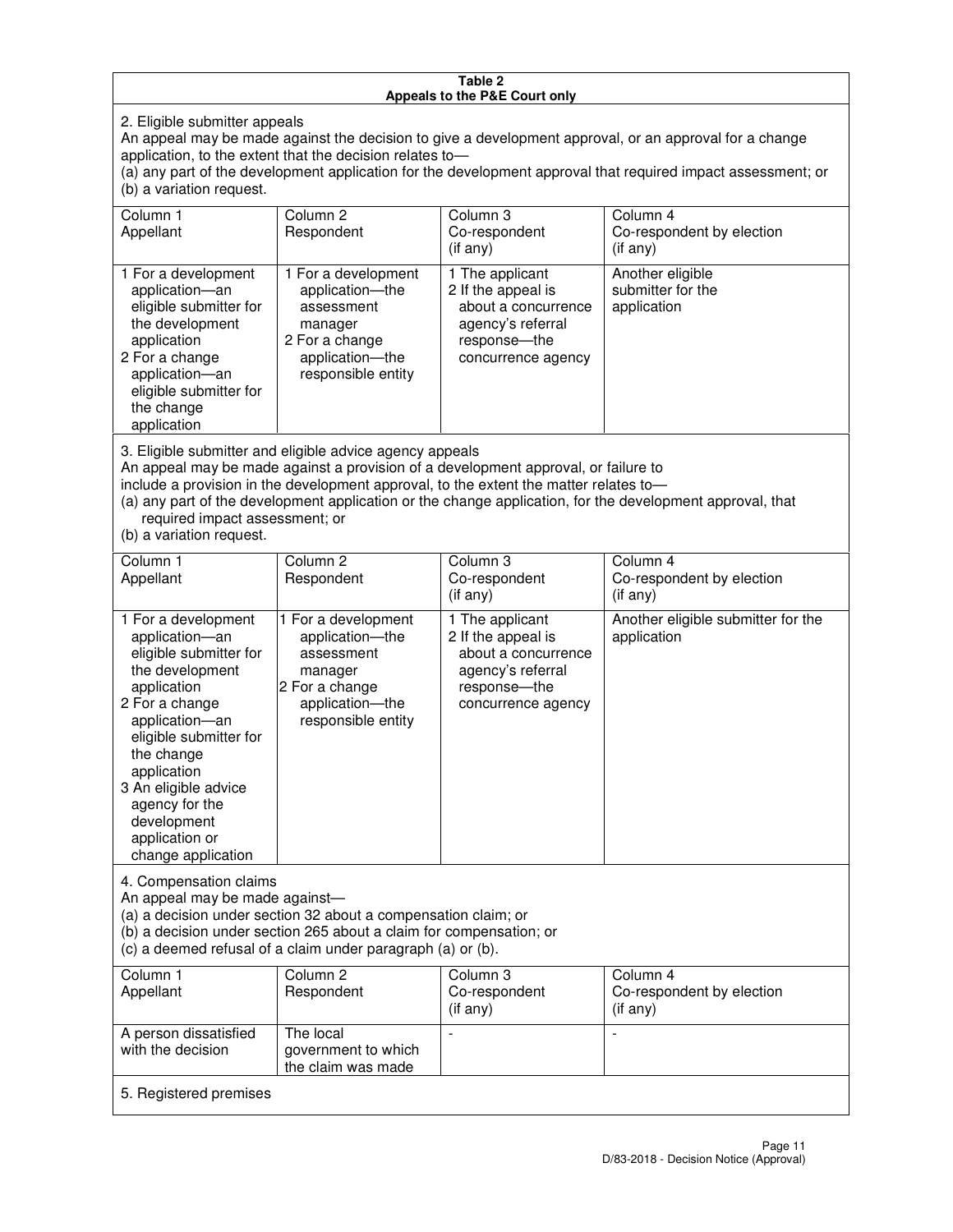| Table 2<br>Appeals to the P&E Court only                                                                                                                                                                                                                                                                             |                                   |                                       |                                                                                                                                                                             |  |
|----------------------------------------------------------------------------------------------------------------------------------------------------------------------------------------------------------------------------------------------------------------------------------------------------------------------|-----------------------------------|---------------------------------------|-----------------------------------------------------------------------------------------------------------------------------------------------------------------------------|--|
| An appeal may be made against a decision of the Minister under chapter 7, part 4.                                                                                                                                                                                                                                    |                                   |                                       |                                                                                                                                                                             |  |
|                                                                                                                                                                                                                                                                                                                      |                                   |                                       |                                                                                                                                                                             |  |
| Column 1<br>Appellant                                                                                                                                                                                                                                                                                                | Column <sub>2</sub><br>Respondent | Column <sub>3</sub><br>Co-respondent  | Column <sub>4</sub><br>Co-respondent by election                                                                                                                            |  |
|                                                                                                                                                                                                                                                                                                                      |                                   | (if any)                              | (if any)                                                                                                                                                                    |  |
| 1 A person given a<br>decision notice about<br>the decision<br>2 If the decision is to<br>register premises or<br>renew the<br>registration of<br>premises-an owner<br>or occupier of<br>premises in the<br>affected area for the<br>registered premises<br>who is dissatisfied<br>with the decision                 | <b>The Minister</b>               |                                       | If an owner or occupier starts the<br>appeal – the owner of the<br>registered premises                                                                                      |  |
| 6. Local laws<br>An appeal may be made against a decision of a local government, or conditions applied,<br>under a local law about-<br>(a) the use of premises, other than a use that is the natural and ordinary consequence of prohibited<br>development; or<br>(b) the erection of a building or other structure. |                                   |                                       |                                                                                                                                                                             |  |
| Column 1                                                                                                                                                                                                                                                                                                             | Column <sub>2</sub>               | Column 3                              | Column $\overline{4}$                                                                                                                                                       |  |
| Appellant                                                                                                                                                                                                                                                                                                            | Respondent                        | Co-respondent<br>(if any)             | Co-respondent by election<br>(if any)                                                                                                                                       |  |
| A person who-<br>(a) applied for the<br>decision; and<br>(b) is dissatisfied with<br>the decision or<br>conditions.                                                                                                                                                                                                  | The local government              |                                       |                                                                                                                                                                             |  |
| Table 3<br>Appeals to the tribunal only                                                                                                                                                                                                                                                                              |                                   |                                       |                                                                                                                                                                             |  |
| 1. Building advisory agency appeals<br>An appeal may be made against giving a development approval for building work to the extent the building<br>work required code assessment against the building assessment provisions.                                                                                         |                                   |                                       |                                                                                                                                                                             |  |
| Column 1<br>Appellant                                                                                                                                                                                                                                                                                                | Column <sub>2</sub><br>Respondent | Column 3<br>Co-respondent<br>(if any) | Column 4<br>Co-respondent by election<br>(if any)                                                                                                                           |  |
| A building advisory<br>agency for the<br>development application<br>related to the approval                                                                                                                                                                                                                          | The assessment<br>manager         | The applicant                         | 1 A concurrence agency for the<br>development application<br>related to the approval<br>2 A private certifier for the<br>development application<br>related to the approval |  |
| 3. Certain decisions under the Building Act and the Plumbing and Drainage Act<br>An appeal may be made against a decision under-<br>(a) the Building Act, other than a decision made by the Queensland Building and Construction Commission; or<br>(b) the Plumbing and Drainage Act, part 4 or 5.                   |                                   |                                       |                                                                                                                                                                             |  |
| Column 1<br>Appellant                                                                                                                                                                                                                                                                                                | Column <sub>2</sub><br>Respondent | Column 3<br>Co-respondent<br>(if any) | Column 4<br>Co-respondent by election<br>(if any)                                                                                                                           |  |